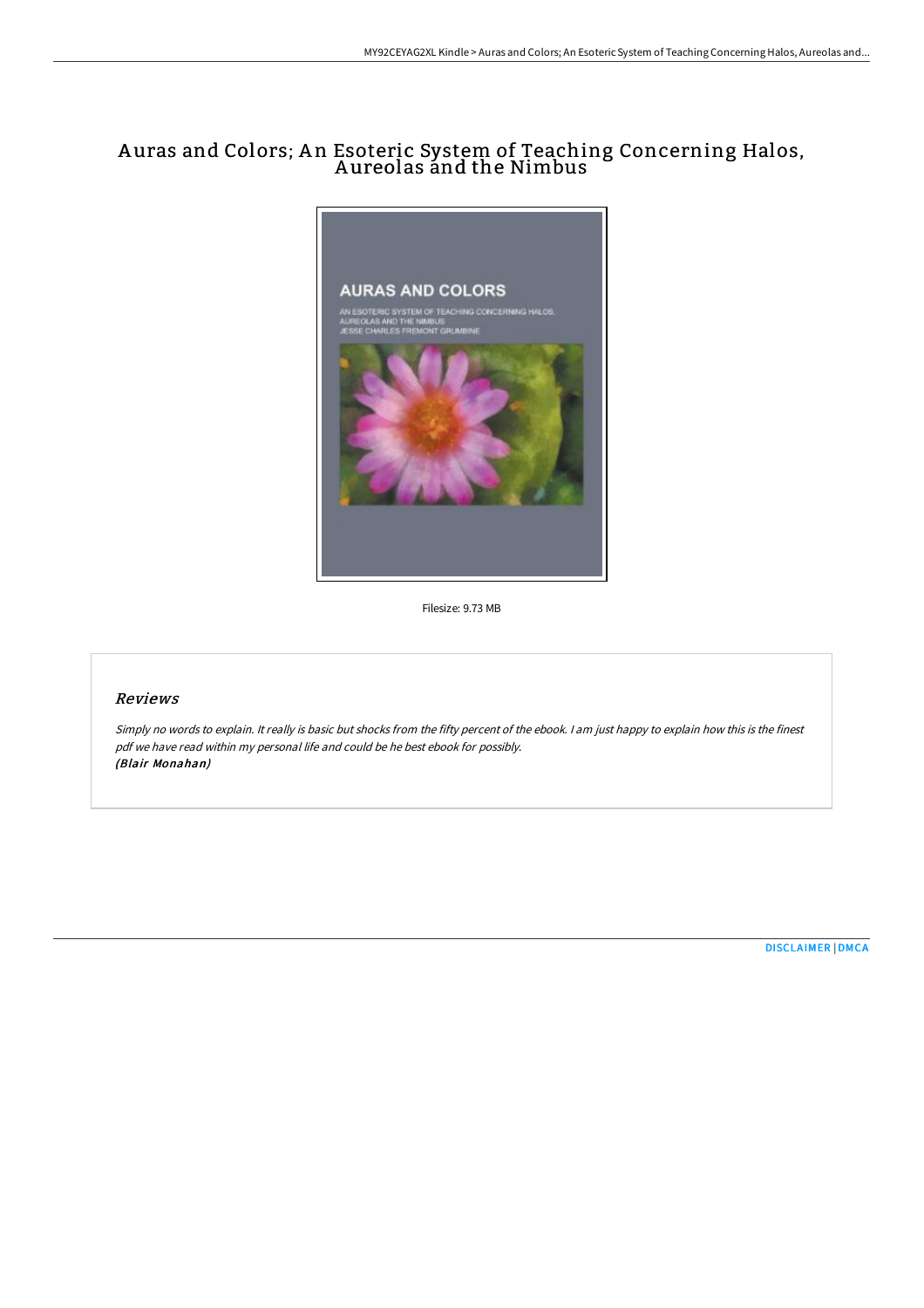# AURAS AND COLORS; AN ESOTERIC SYSTEM OF TEACHING CONCERNING HALOS, AUREOLAS AND THE NIMBUS



Theclassics.Us, United States, 2013. Paperback. Book Condition: New. 246 x 189 mm. Language: English . Brand New Book \*\*\*\*\* Print on Demand \*\*\*\*\*.This historic book may have numerous typos and missing text. Purchasers can usually download a free scanned copy of the original book (without typos) from the publisher. Not indexed. Not illustrated. 1900 edition. Excerpt: . CHAPTER V. THE SPIRIT S SPECTRUM. How Auras Are Manifested, Tinctured And Spiritualized. fN the problem of human life the two words materiality and spirituality apply to states of the spirit under the government of the self--man being either material or spiritual in thought, feeling and action and: such conduct defining the character. Consciousness, -which is the sphere of divinity, becomes the spectrum of-the soul, as mind is the spectrum of consciousness, lay which the character is manifested. The aura is fundamentally under the government of these states which indicate the character; but primarily it radiates deific glory. In the series of correspondences by which the Absolute and the Eternal are appaiently associated with the Relative and the Temporal, the spirit adapts Itself to each and all. There is no confusion or disorder, no interference or interruption in their free action, each state or sphere of the spirit find its own reflector and reflection and so transfers or translates the inner into terms of outer glory. The absolute radiant center is the Divine Fountain of Spiritual immanence and radia tion and it is eternally and unchangeably the same. It may and does have other collateral and sudordinate centres but it is supreme, it works through them to fashion the world of mind and form into the spiritual and celestial archetype and the need of all relative series becomes manifest when it is remembered that while only God is, the Manifest as the form...

 $_{\rm PDF}$ Read Auras and Colors; An Esoteric System of Teaching [Concerning](http://techno-pub.tech/auras-and-colors-an-esoteric-system-of-teaching-.html) Halos, Aureolas and the Nimbus Online n Download PDF Auras and Colors; An Esoteric System of Teaching [Concerning](http://techno-pub.tech/auras-and-colors-an-esoteric-system-of-teaching-.html) Halos, Aureolas and the Nimbus